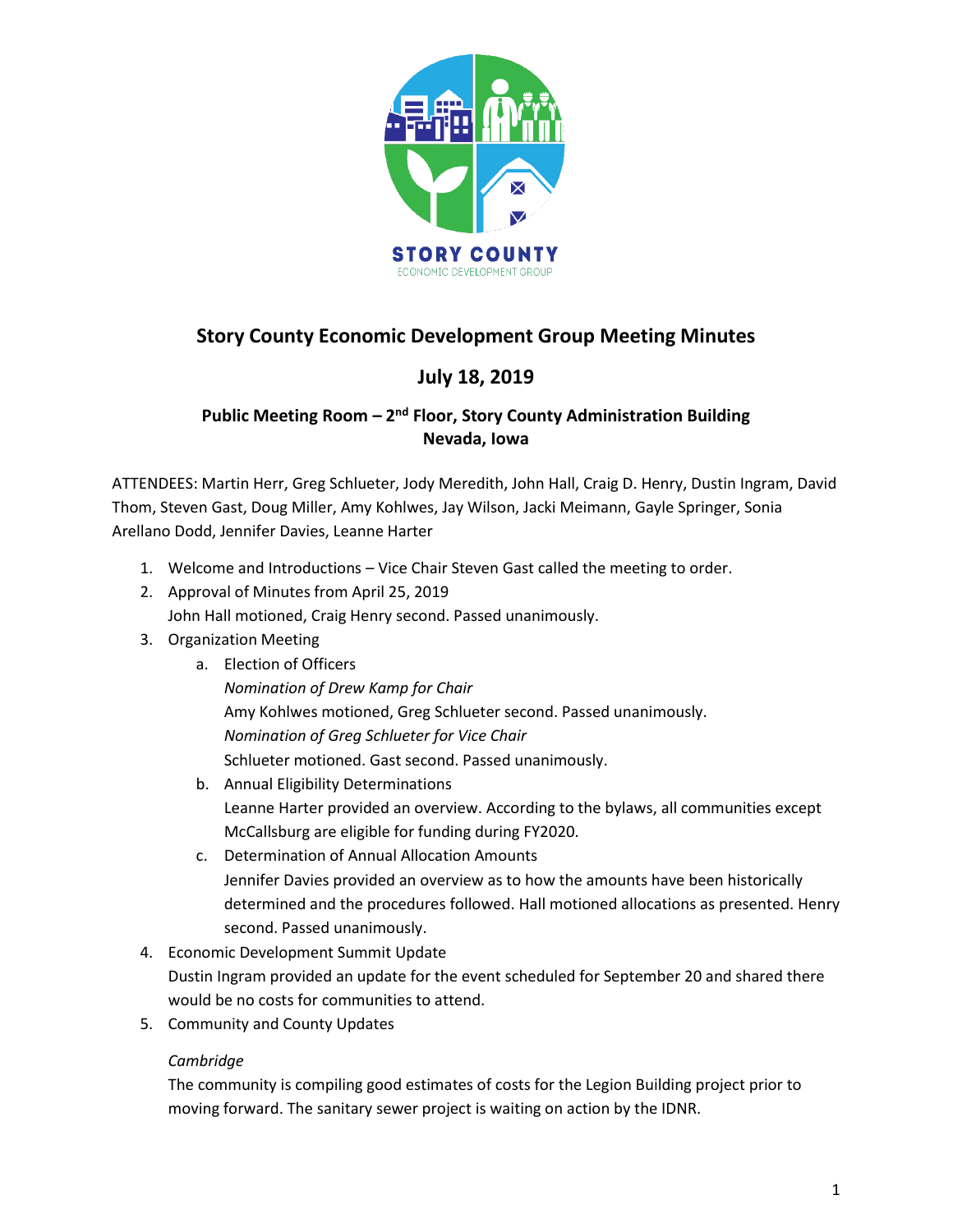#### *AEDC (Dustin and John)*

DMACC training program is established, and low-income persons may be eligible to participate in the program at no charge.

#### *Huxley*

The city is evaluating moving forward with the phase 4 expansion plans for the industrial park. An offer is be accepting for the lot next to Fareway. There is a new housing development northwest of the high school. Potential buyers are interested in Blue Sky Commons. Kum and Go is going through the approvals process.

#### *Nevada*

NEDC Strategic Plan findings released in April. The Main Street community presentation is schedule for July 31. Planning for the downtown project/improvements underway and construction starting spring 2020.

#### *Slater*

The community has experienced eight new homes in the last year, with another housing development north of town discussions underway. Construction of building on Main Street has started. Street work is underway.

#### *Kelley*

Properties have sold for construction for new housing units. Building permit issued for a business located on Main Street.

## *Maxwell*

Dollar General is located in Maxwell. Houses are selling as soon as placed on the market; however, the development on the north side of town is on hold. Lagoon renovations are being required, and as such, sewer rates will be increasing.

## *McCallsburg*

The community is getting close to finishing the wellness fitness center. New water main is being located down Main Street. Hoping for updates along the Praeri Rail Trail through town.

#### *Zearing*

The medical clinic open for five months and has exceeded expectations. Work at 108 E. Main continues progress. There is some interest in a "little house" project that is being discussion. The extension of Praeri Rail through Zearing is underway. The new project in the community is the fire station renovation.